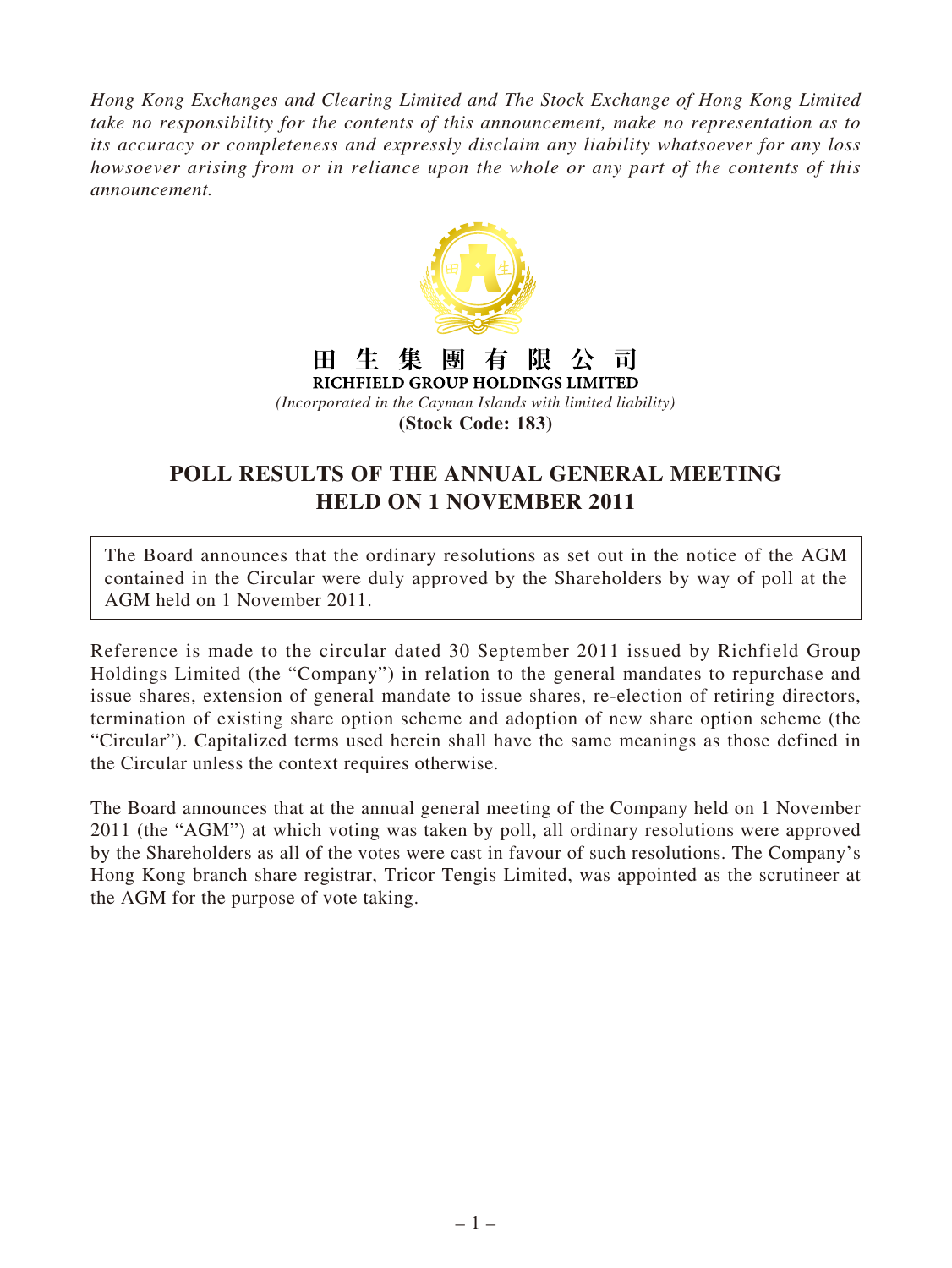As at the date of the AGM, a total number of 3,478,500,000 ordinary shares entitled the holders to attend and vote for or against all resolutions at the AGM. The number of ordinary shares represented by votes for and against the resolutions at the AGM were as follows:

| <b>ORDINARY RESOLUTIONS</b> |                                                                                                                                                                                                                                         | For                 |        | <b>Against</b>      |                |
|-----------------------------|-----------------------------------------------------------------------------------------------------------------------------------------------------------------------------------------------------------------------------------------|---------------------|--------|---------------------|----------------|
|                             |                                                                                                                                                                                                                                         | Number of<br>shares | $\%$   | Number of<br>shares | $\%$           |
| 1.                          | To receive and consider the audited<br>consolidated financial statements of the<br>Company and its subsidiaries and the reports<br>of the directors (the "Directors") and the<br>auditor the Company for the year ended 30<br>June 2011 | 2,065,897,211       | 100    | $\theta$            | $\overline{0}$ |
| 2.                          | To declare a final dividend of HK0.287 cents<br>per ordinary share for the year ended 30 June<br>2011                                                                                                                                   | 2,065,897,211       | 100    | $\theta$            | $\theta$       |
| 3.                          | To re-elect Mr. Lai Hin Wing, Henry as<br>(a)<br>independent non-executive Director                                                                                                                                                     | 2,065,897,211       | 100    | $\theta$            | $\theta$       |
|                             | To re-elect Mr. Lung Hung Cheuk as<br>(b)<br>independent non-executive Director                                                                                                                                                         | 2,065,897,211       | 100    | $\overline{0}$      | $\overline{0}$ |
|                             | To authorise the board of Directors<br>(c)<br>(the "Board") to fix the Directors'<br>remuneration                                                                                                                                       | 2,065,897,211       | 100    | $\overline{0}$      | $\overline{0}$ |
| 4.                          | To re-appoint BDO Limited as the Company's<br>auditor and authorise the Board to fix its<br>remuneration                                                                                                                                | 2,065,897,211       | 100    | $\overline{0}$      | $\overline{0}$ |
| 5.                          | To grant a general mandate to the Directors<br>to issue, allot and otherwise deal with the<br>Company's shares                                                                                                                          | 2,052,786,000       | 99.365 | 13,111,211          | 0.635          |
| 6.                          | To grant a general mandate to the Directors to<br>repurchase the Company's shares                                                                                                                                                       | 2,065,897,211       | 100    | $\overline{0}$      | $\theta$       |
| 7.                          | To extend the general mandate granted to<br>the Directors to allot, issue and deal with the<br>Company's shares by the amount of shares<br>repurchased                                                                                  | 2,052,786,000       | 99.365 | 13, 111, 211        | 0.635          |
| 8.                          | To approve the adoption of the New Scheme<br>(as defined in the Circular) and the termination<br>of the Existing Scheme (also as defined in the<br>Circular)                                                                            | 2,056,185,211       | 99.530 | 9,712,000           | 0.470          |